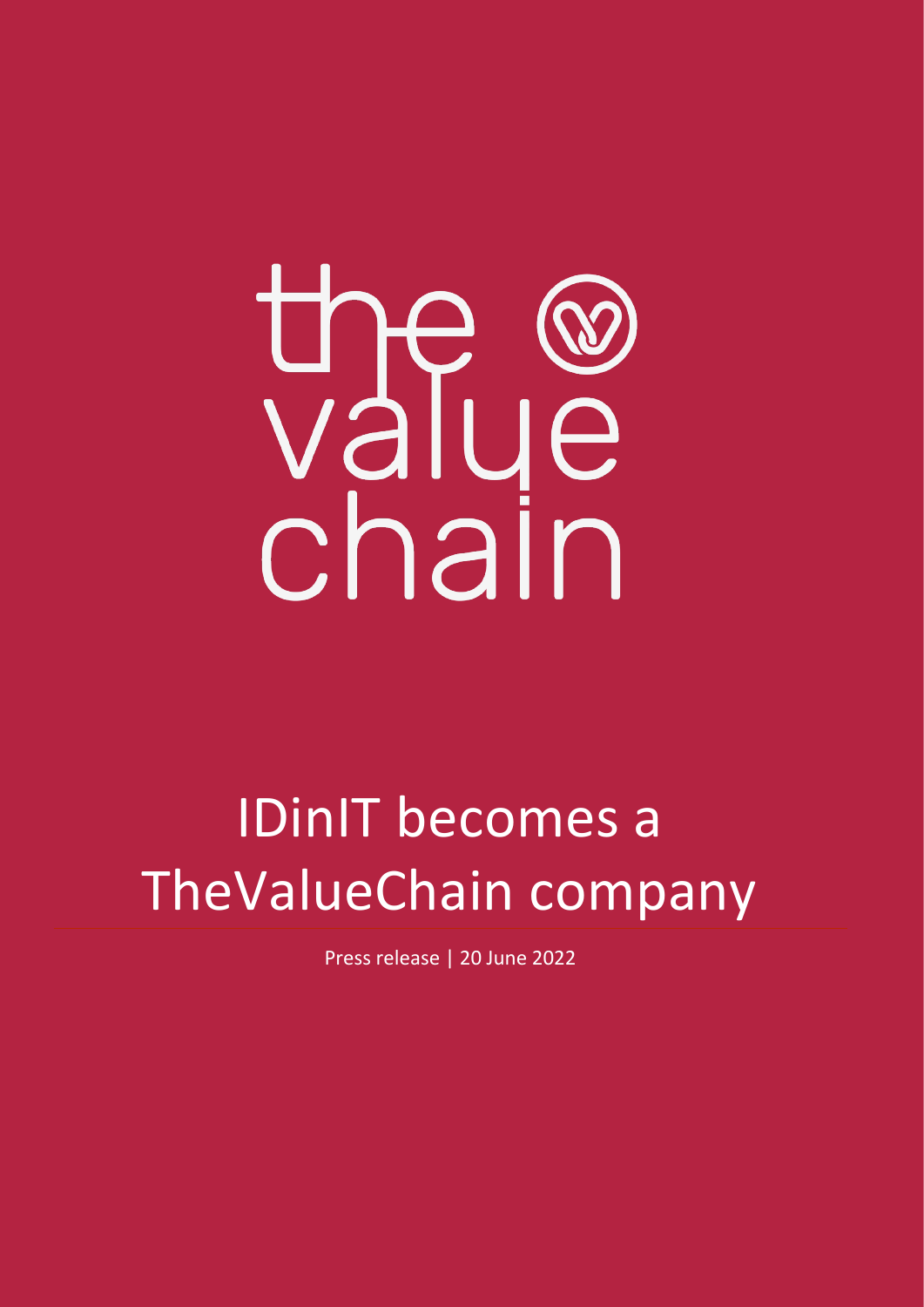

# **Nederlands TheValueChain neemt IDinIT over**

*Amersfoort, 20 juni 2022 – TheValueChain Nederland en IDinIT bundelen hun krachten. Vanaf 16 juni 2022 maakt de 's-Hertogenbosche SAP-dienstverlener deel uit van TheValueChain. Daarmee haalt TheValueChain 20 extra collega's in huis. Beide organisaties kenmerken zich door een pragmatische aanpak.*

### **Groei versnellen via een buy-and-build strategie**

Michel Martens, Managing Partner bij TheValueChain Nederland: "TheValueChain timmert als Beneluxgroep stevig aan de weg. Eén van onze ambities is om de business in Nederland flink te laten groeien via een buy-and-build strategie. Zo kwamen we in contact met Jos Snapper en Joachim van Essen van IDinIT en er was meteen een klik. Onze organisaties zijn goed vergelijkbaar, net als ons DNA. Vanaf dag één staan bij TheValueChain Nederland de mensen centraal. Wij geven ze alle ruimte om zelfstandig keuzes te maken en verantwoordelijkheid te nemen. Deze mentaliteit zien we terug bij IDinIT."

IDinIT, een gerenommeerd SAP-adviesbureau, opereert op het snijvlak van bedrijfskundig en automatiseringsadvies en bedient zowel nationale als internationale bedrijven. De kwalitatieve en kwantitatieve groei van de voorbije jaren wil het verderzetten door nieuwe klanten en medewerkers aan te trekken.

Jos Snapper, Directeur bij IDinIT en vanaf nu ook mede-Managing Partner bij TheValueChain Nederland: "IDinIT staat bekend om zijn ambitie, pragmatisme en flexibiliteit. We investeren in kennisontwikkeling en persoonlijke groei van onze consultants. 17 jaar na onze opstart staan onze naam en onze diensten stevig in de markt. De tijd was rijp om versterking te zoeken. TheValueChain was voor ons de logische keuze. Zij staan aan de top in hun vak en qua cultuur passen we perfect bij elkaar: menselijk, ambitieus en altijd op zoek naar meerwaarde voor de klant. TheValueChain Nederland kan bovendien terugvallen op de Belgische collega's, die op tien jaar tijd enorm veel ervaring hebben opgebouwd in ERP- en CX- projectimplementaties."

### **Een succesvolle toekomst samen**

TheValueChain en IDinIT geloven in een succesvolle toekomst samen vanuit passie, teamspirit en ondernemerschap. Michel Martens: "De overname van IDinIT draagt bij aan de ambitie van TheValueChain Benelux. Door onze krachten te bundelen zetten we onze proposities kracht bij. Samen kunnen we meer mooie projecten realiseren. Daar hebben ook onze consultants baat bij."

Ook IDinIT kijkt optimistisch vooruit: "Samen kunnen we nieuwe en grotere klanten en projecten winnen en onze positie en bekendheid in de SAP-wereld verstevigen", zegt Jos Snapper. "Met alle expertise, referenties, kennis- en ontwikkelprogramma's en ideeën versterken we de kwalitatieve en kwantitatieve groei van TheValueChain. Met extra kansen, opportuniteiten en werkplezier voor onze consultants."



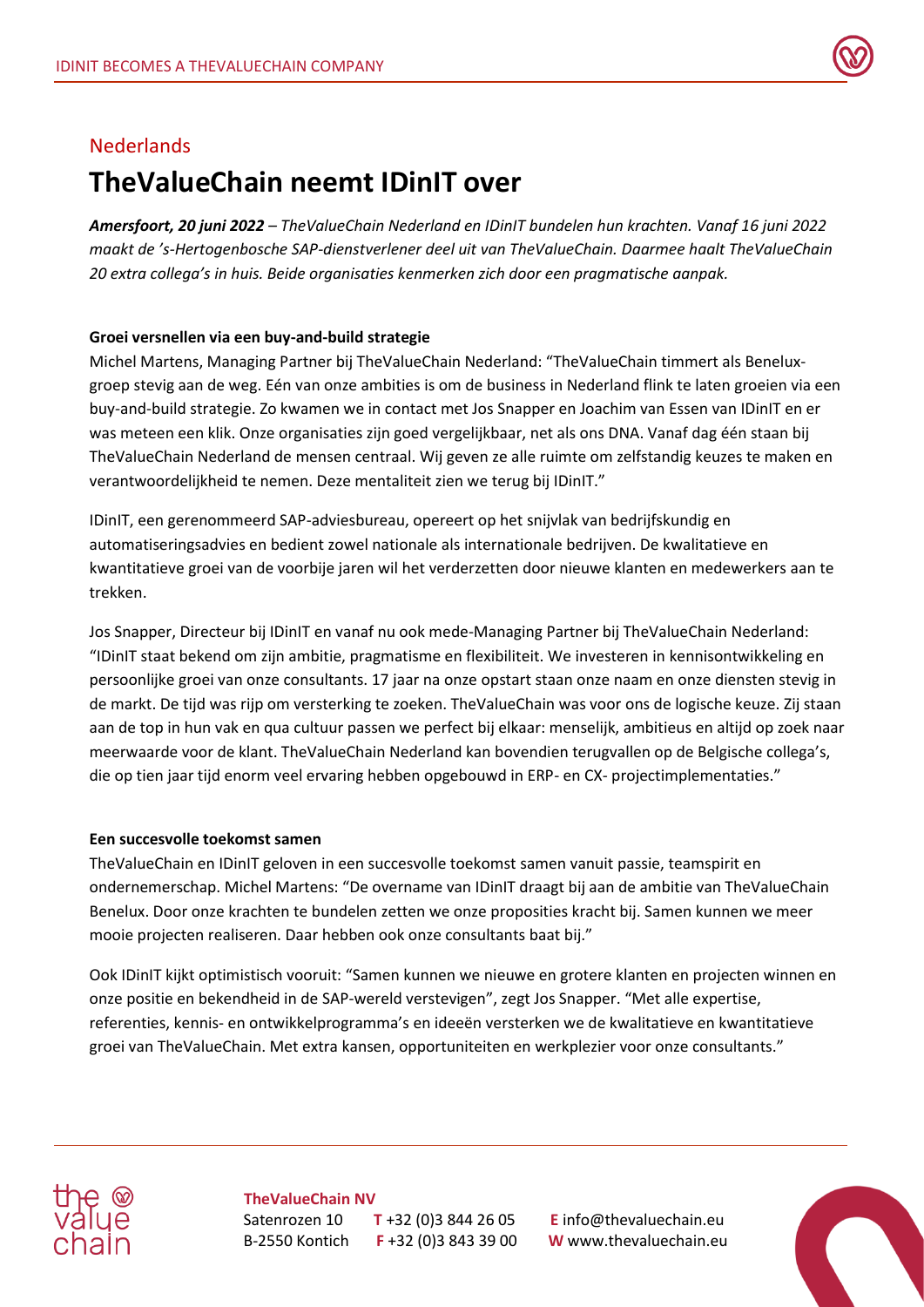

### **Toekomstgerichte oplossingen**

De voorbije jaren legde TheValueChain een succesvol parcours af, met een sterke groei als gevolg. Nu zet de SAP Gold partner opnieuw een belangrijke stap: TheValueChain en IDinIT kiezen voor een gezamenlijke toekomst. Zo willen ze hun top-of-mind positie in de Benelux verder kracht bijzetten.

TheValueChain verstevigt met deze overname haar positie binnen het SAP-landschap en versnelt zijn groei. Eerder rondde TheValueChain de overname af van SAP-sectorgenoot Canguru uit Mechelen (België). De meervoudige SAP Award winner timmert zo verder aan haar succes. Dieter Oversteyns en Ivan Leysen, Managing Partners bij TheValueChain groep, leggen uit: "We bouwen aan een organisatie die de juiste oplossingen en diensten in de markt zet om onze klanten niet alleen vandaag, maar ook morgen optimaal te laten versnellen."

// einde persbericht //

### **Over TheValueChain (www.thevaluechain.nl)**

In de businessrealiteit van vandaag vormen snelheid en wendbaarheid het echte concurrentievoordeel. Als toonaangevende SAP Gold partner met 370 consultants begeleidt TheValueChain jou om je bedrijf te accelereren en aan te passen aan de uitdagingen van morgen. Wij geloven dat het optimaliseren van jouw meest vitale bedrijfsprocessen de sleutel is tot acceleratie.

Als langetermijnpartner anticiperen we op hoe onze klanten zich het best aanpassen aan de uitdagingen in hun sector, op hoe technologie hun business kan versnellen en op hoe ze de waarde van hun SAPinvestering kunnen verhogen. TheValueChain heeft vestigingen in Nederland, België, Luxemburg en Zwitserland en maakt deel uit van de Gumption-groep. TheValueChain. Accelerate. Adapt. Act.

### **Over IDinIT (www.idinit.nl)**

IDinIT B.V., is een ambitieus en inspirerend automatiseringsadviesbureau, dat zich richt op het invoeren van de bedrijfssoftware van SAP. Met 20 ervaren consultants richten zij zich op de nationale en internationale bedrijven die gebruik maken van SAP-software, waarbij IDinIT opereert op het snijvlak van bedrijfskundig en automatiseringsadvies.

Deskundige medewerkers met tientallen jaren ervaring geven bedrijfskundig advies, managen projecten en doen aan zowel software-implementatie als -ontwikkeling. Dit is vaak gebaseerd op de geïntegreerde bedrijfssoftware van SAP. Flexibiliteit wordt gecombineerd met een pragmatische aanpak, of het nu gaat om een compleet nieuwe implementatie, het optimaliseren van bestaande SAP-software of toepassen van de Expert Topic Solutions.

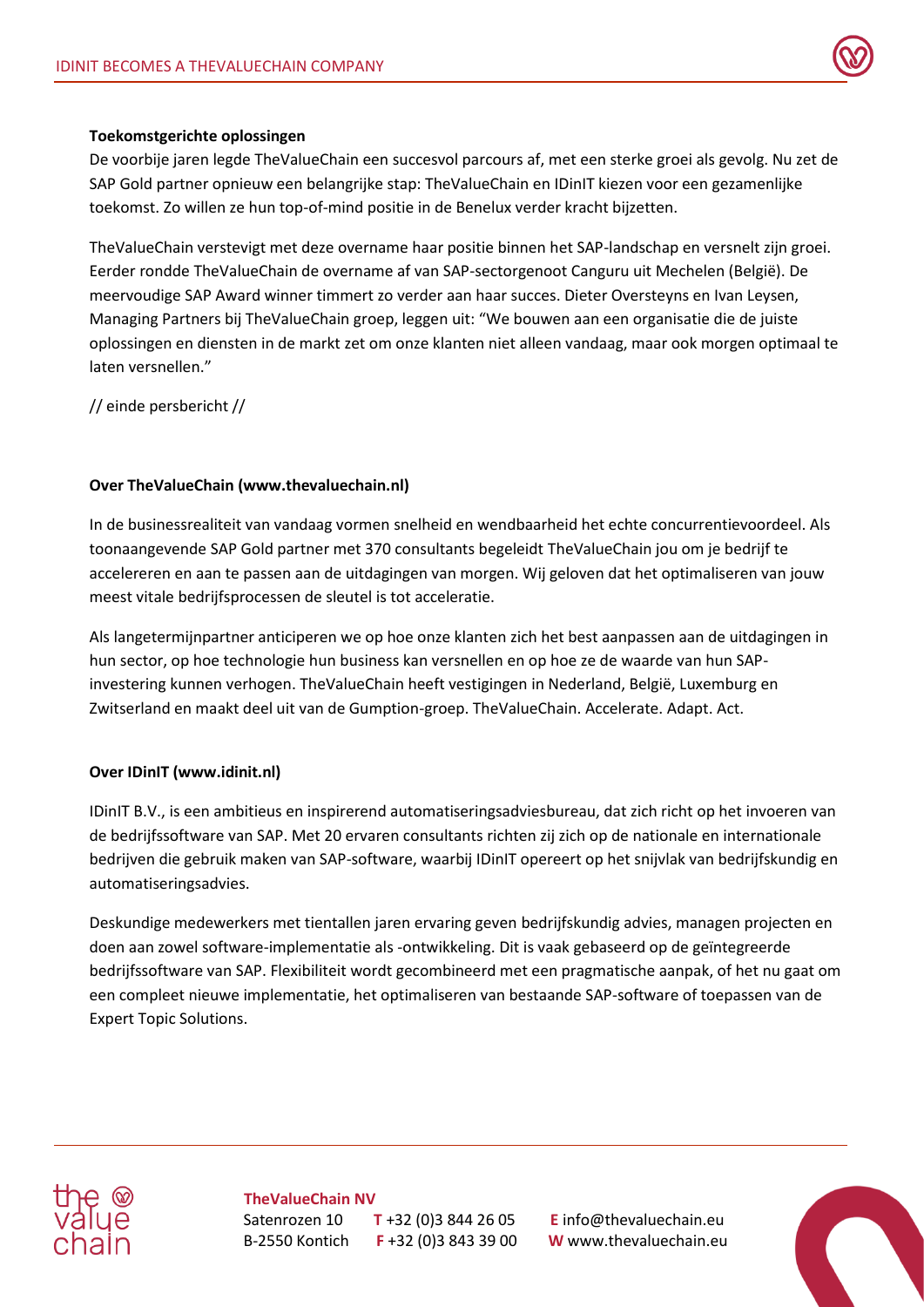

# English **TheValueChain acquires IDinIT**

*Amersfoort, 20 June 2022 - TheValueChain the Netherlands and IDinIT are joining forces. As of 16 June 2022, the 's-Hertogenbosche SAP service provider is part of TheValueChain. With this TheValueChain welcomes 20 extra colleagues. Both organisations are characterised by a pragmatic approach.*

### **Accelerating growth through a buy-and-build strategy**

Michel Martens, Managing Partner at TheValueChain in the Netherlands: "TheValueChain is working hard as a Benelux-group. One of our ambitions is to grow the business in the Netherlands via a buy-and-build strategy. This is how we met Jos Snapper and Joachim van Essen of IDinIT and there was an immediate click. Our organisations are very similar, just like our DNA. From day one, the people of TheValueChain the Netherlands have been central. We give them all the space they need to make independent choices and take responsibility. We see this mentality reflected at IDinIT."

IDinIT, a renowned SAP consultancy firm, operates on the cutting edge of business administration and automation consultancy and serves both national and international companies. It wants to continue the qualitative and quantitative growth of recent years by attracting new customers and employees.

Jos Snapper, Director at IDinIT and from now on also co-Managing Partner at TheValueChain the Netherlands: "IDinIT is known for its ambition, pragmatism, and flexibility. We invest in knowledge development and personal growth of our consultants. 17 years after we started, our name and services are well established in the market. The time was right to look for reinforcement. TheValueChain was the logical choice for us. They are at the top of their profession and in terms of culture, we fit together perfectly: human, ambitious and always looking for added value for the customer. Moreover, TheValueChain the Netherlands can fall back on its Belgian colleagues, who in ten years time have built up an enormous amount of experience in ERP and CX project implementations."

### **A successful future together**

TheValueChain and IDinIT believe in a successful future together based on passion, team spirit and entrepreneurship. Michel Martens: "The acquisition of IDinIT contributes to the ambition of TheValueChain Benelux. By joining forces, we strengthen our propositions. Together we can realise more great projects. Our consultants benefit from this as well."

IDinIT also looks ahead optimistically: "Together we can win new and larger customers and projects and strengthen our position and reputation in the SAP world," says Jos Snapper. "With all our expertise, references, knowledge and development programmes and ideas, we will strengthen the qualitative and quantitative growth of TheValueChain. With additional chances, opportunities, and job satisfaction for our consultants."



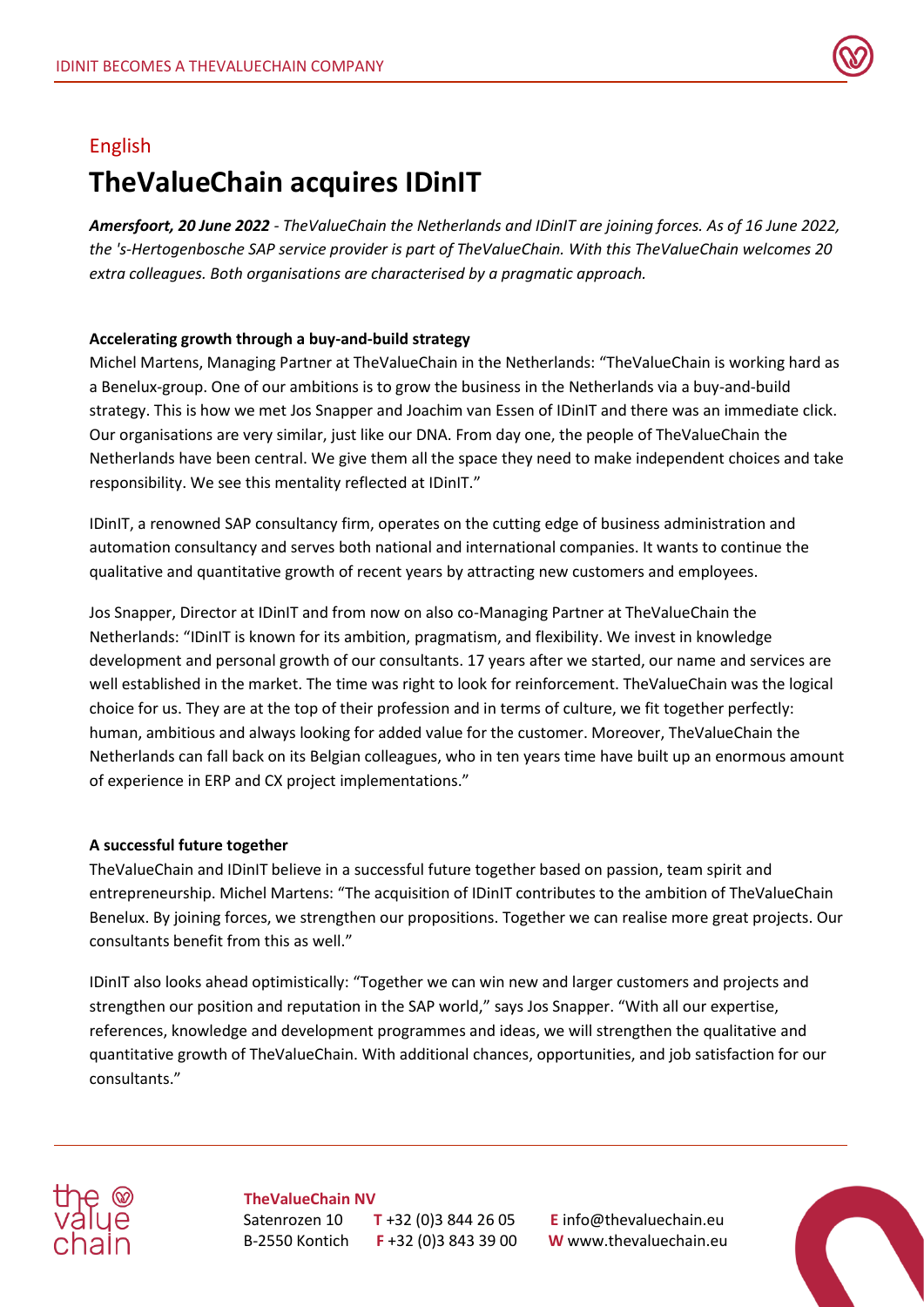

### **Future-oriented solutions**

In recent years, TheValueChain has had a successful track record, resulting in strong growth. Now the SAP Gold Partner is taking another important step: TheValueChain and IDinIT are opting for a joint future. This way they want to further strengthen their top-of-mind position in the Benelux.

With this acquisition TheValueChain strengthens its position within the SAP landscape and accelerates its growth. Earlier TheValueChain completed the acquisition of SAP-sector associate Canguru from Mechelen (Belgium). The multiple SAP Award winner continues to build on its success. Dieter Oversteyns and Ivan Leysen, Managing Partners at TheValueChain group, explain: "We are building an organisation that puts the right solutions and services in the market to enable our customers to accelerate optimally not only today, but also tomorrow."

// end of press release //

### **About TheValueChain (www.thevaluechain.nl)**

In today's business reality, speed and agility are the real competitive advantages. As a leading SAP Gold partner with 370 consultants, TheValueChain helps you accelerate and adapt your business to the challenges of tomorrow. We believe that optimising your most vital business processes is the key to acceleration.

As a long-term partner, we anticipate how our clients can best adapt to the challenges in their industry, how technology can accelerate their business and how they can increase the value of their SAP investment. TheValueChain has offices in the Netherlands, Belgium, Luxembourg, and Switzerland and is part of the Gumption Group. TheValueChain. Accelerate. Adapt. Act.

### **About IDinIT (www.idinit.nl)**

IDinIT B.V., is an ambitious and inspiring automation consultancy company, which focuses on the implementation of SAP business software. With 20 experienced consultants, they focus on the national and international companies that use SAP software, whereby IDinIT operates on the cutting edge of business administration and automation advice.

Expert employees with decades of experience provide business advice, manage projects, and carry out both software implementation and development. This is often based on the integrated business software of SAP. Flexibility is combined with a pragmatic approach, whether it concerns a completely new implementation, the optimisation of existing SAP software or the application of Expert Topic Solutions.



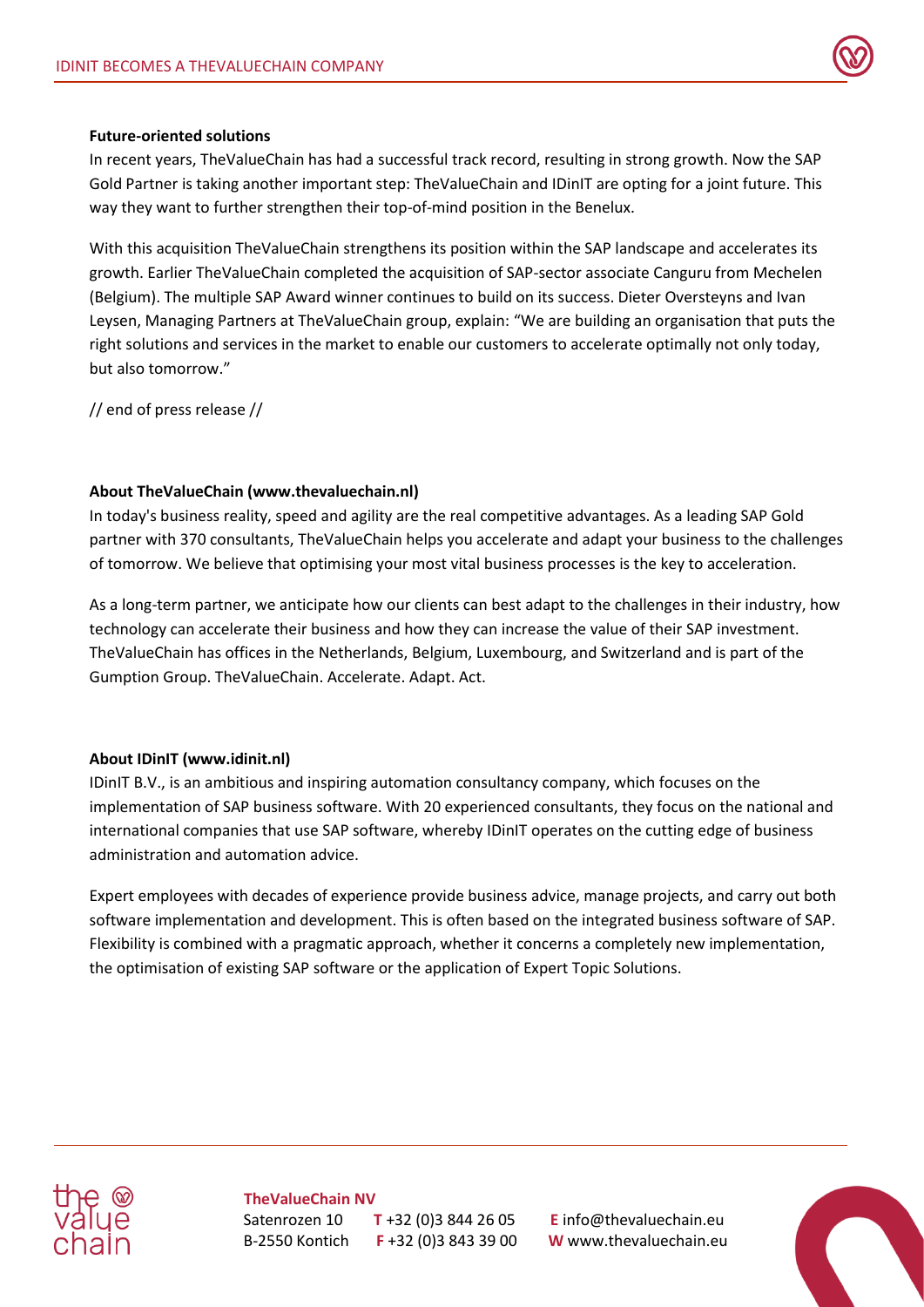

## Français

# **TheValueChain s'empare d'IDinIT**

*Amersfoort, 20 juin 2022 - TheValueChain Pays-Bas et IDinIT unissent leurs forces. À partir du 16 juin 2022, le fournisseur de services SAP de Bois-le-Duc fait partie de TheValueChain. Ainsi, TheValueChain accueille 20 collègues supplémentaires dans ses locaux. Les deux organisations se caractérisent par une approche pragmatique.*

### **Accélérer la croissance grâce à une stratégie « buy-and-build »**

Michel Martens, Managing Partner de TheValueChain Pays-Bas : « TheValueChain représente un groupe solide du Benelux. L'une de nos ambitions est de développer l'activité aux Pays-Bas par une stratégie d'achat et de construction. C'est ainsi que nous sommes entrés en contact avec Jos Snapper et Joachim van Essen d'IDinIT et le déclic a été immédiat. Nos organisations sont très similaires, tout comme notre ADN. Dès le premier jour, le personnel de TheValueChain Pays-Bas a joué un rôle central. Nous leur donnons tout l'espace dont ils ont besoin pour faire des choix indépendants et prendre des responsabilités. Nous retrouvons cette mentalité chez IDinIT. »

IDinIT, une société de conseil SAP renommée, opère à la pointe de la consultation en matière d'administration et d'automatisation des entreprises et sert des sociétés nationales et internationales. Elle veut poursuivre la croissance qualitative et quantitative de ces dernières années en attirant de nouveaux clients et employés.

Jos Snapper, directeur d'IDinIT et désormais co-gérant de TheValueChain Pays-Bas : « IDinIT est connu pour son ambition, son pragmatisme et sa flexibilité. Nous investissons dans le développement des connaissances et la croissance personnelle de nos consultants. 17 ans après nos débuts, notre nom et nos services sont bien établis sur le marché. Le moment était venu de chercher des renforts. TheValueChain était le choix logique pour nous. Ils sont au sommet de leur profession et en termes de culture, nous nous complétons parfaitement : humains, ambitieux et toujours à la recherche de valeur ajoutée pour le client. En outre, TheValueChain Pays-Bas peut s'appuyer sur ses collègues belges, qui ont accumulé une énorme expérience dans la mise en œuvre de projets ERP et CX sur une période de dix ans. »



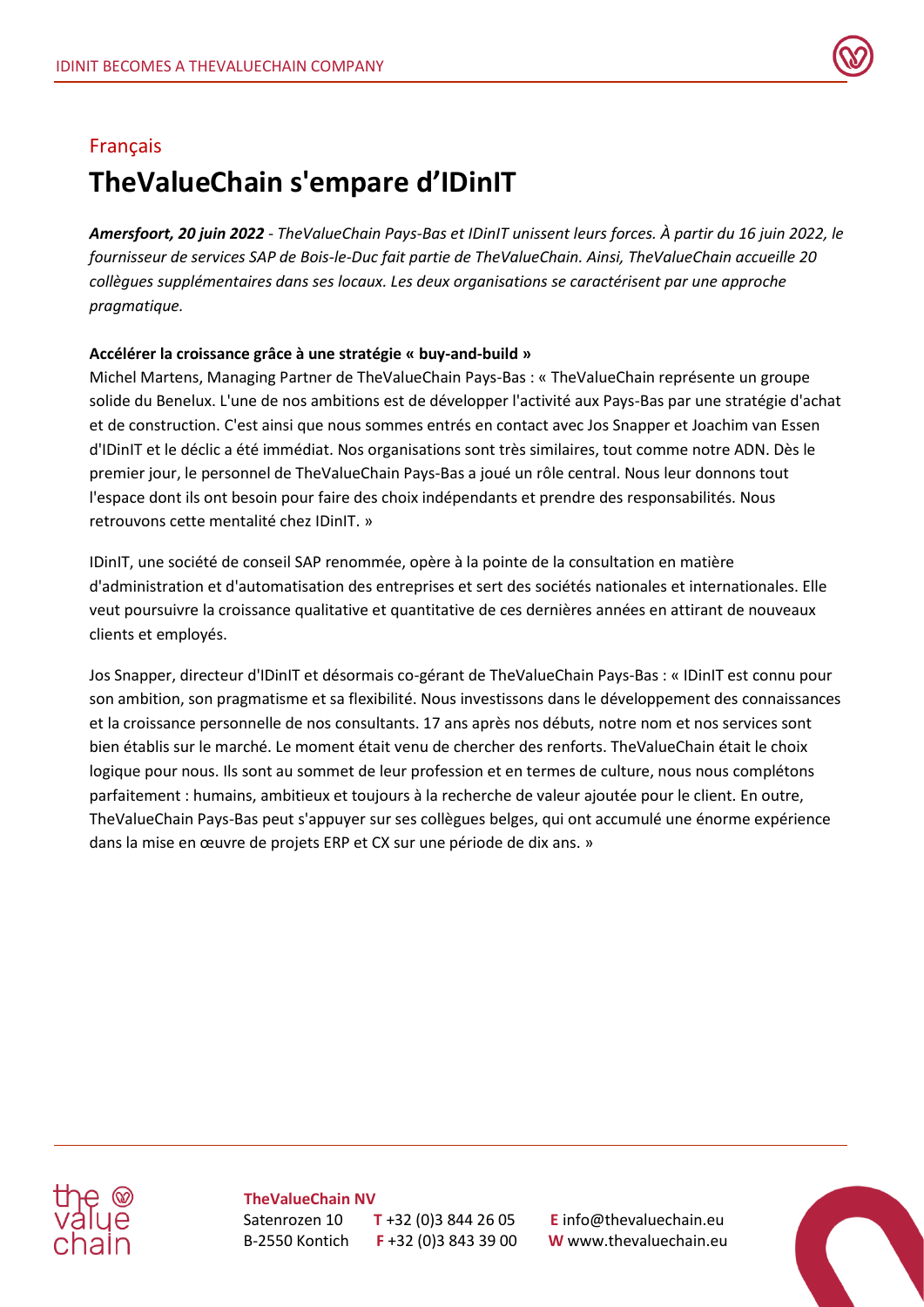

### **Un avenir fructueux ensemble**

TheValueChain et IDinIT croient en un avenir réussi ensemble, fondé sur la passion, l'esprit d'équipe et l'esprit d'entreprise. Michel Martens : « L'acquisition d'IDinIT contribue à l'ambition de TheValueChain Benelux. En unissant nos forces, nous renforçons nos propositions. Ensemble, nous pouvons réaliser d'autres grands projets. Nos consultants en bénéficient également. »

IDinIT envisage également l'avenir avec optimisme : « Ensemble, nous pouvons gagner de nouveaux et plus grands clients et projets et renforcer notre position et notre réputation dans le monde SAP », déclare Jos Snapper.

« Avec toute notre expertise, nos références, nos connaissances et nos programmes et idées de développement, nous allons renforcer la croissance qualitative et quantitative de TheValueChain. Avec des chances, des opportunités et une satisfaction professionnelle supplémentaires pour nos consultants. »

### **Des solutions orientées vers l'avenir**

Au cours des dernières années, TheValueChain a connu un parcours réussi, qui s'est traduit par une forte croissance. Aujourd'hui, le partenaire SAP Gold franchit une nouvelle étape importante : TheValueChain et IDinIT optent pour un avenir commun. De cette manière, ils veulent renforcer leur position de leader dans le Benelux.

Avec cette acquisition, TheValueChain renforce sa position dans le paysage SAP et accélère sa croissance. Auparavant, TheValueChain avait finalisé l'acquisition de Canguru, associé au secteur SAP, à Malines (Belgique). Le lauréat de plusieurs prix SAP continue de s'appuyer sur son succès. Dieter Oversteyns et Ivan Leysen, associés directeurs du groupe TheValueChain, expliquent : « Nous construisons une organisation qui met sur le marché les bonnes solutions et les bons services pour permettre à nos clients d'accélérer de manière optimale non seulement aujourd'hui, mais aussi demain. »

// fin du communiqué de presse //